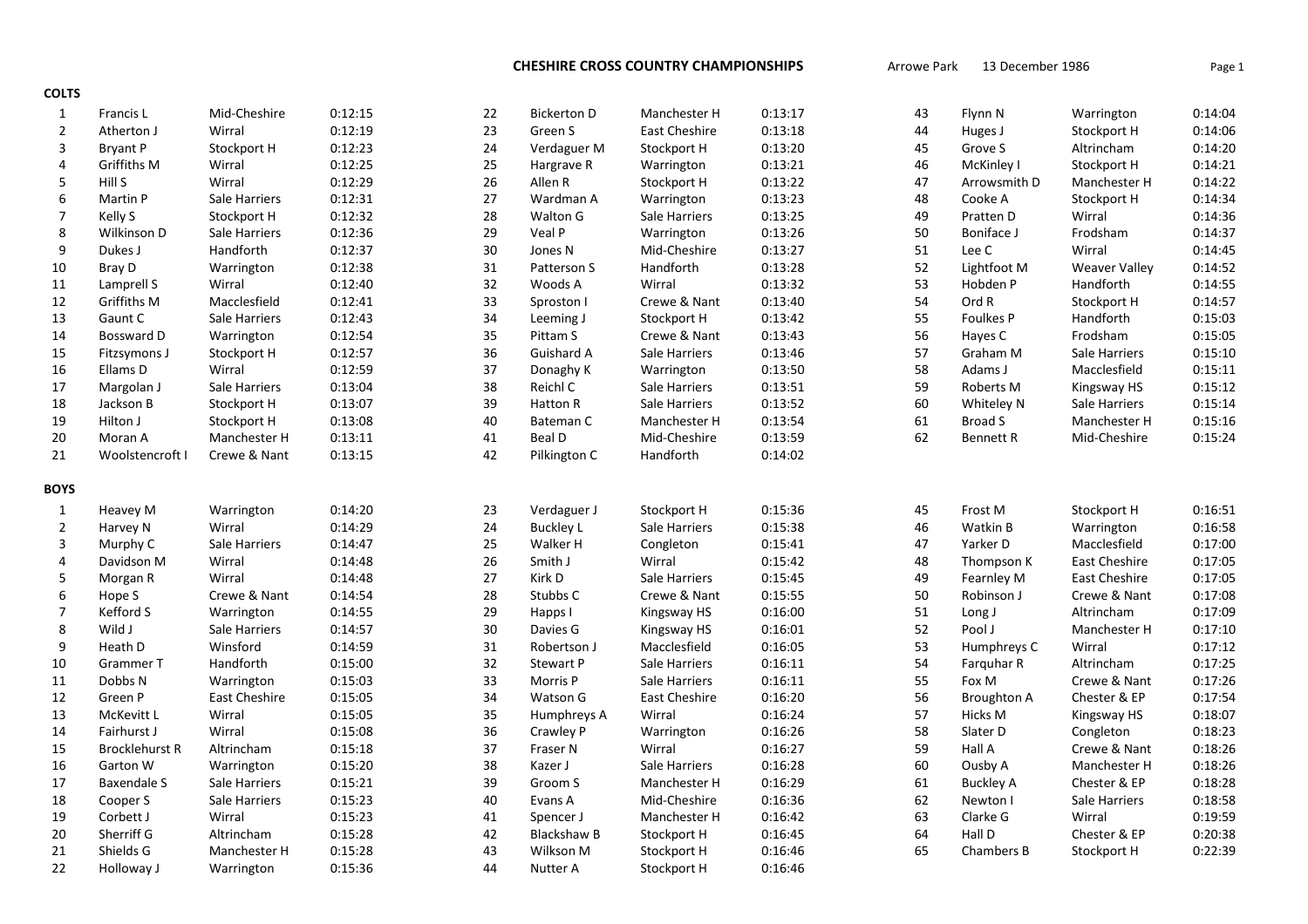| <b>YOUTHS</b>                 |                              |                  |         |         |        |                  |           |             |                                  |                               |                            |             |                  |              |                      |          |         |         |    |  |           |  |               |  |         |  |
|-------------------------------|------------------------------|------------------|---------|---------|--------|------------------|-----------|-------------|----------------------------------|-------------------------------|----------------------------|-------------|------------------|--------------|----------------------|----------|---------|---------|----|--|-----------|--|---------------|--|---------|--|
| 1                             | Wild A                       | Sale Harriers    | 0:22:07 |         |        |                  |           |             |                                  |                               |                            |             |                  |              | 14                   | Hughes M | Wirral  | 0:23:44 | 27 |  | Bonelle C |  | East Cheshire |  | 0:25:33 |  |
| $\overline{2}$                | Ryan C                       | Wirral           | 0:22:23 |         | 15     | <b>Nuttall G</b> | Wirral    | 0:23:54     | 28                               |                               | Ward J                     |             | Macclesfield     |              | 0:25:34              |          |         |         |    |  |           |  |               |  |         |  |
| 3                             | Proudlove M                  | Crewe & Nantwich |         | 0:22:40 |        | 16               | Hodgins S | Wirral      | 0:24:12                          | 29                            |                            | Fenn R      |                  | Whitby Heath |                      | 0:25:56  |         |         |    |  |           |  |               |  |         |  |
| 4                             | James D                      | Macclesfield     |         | 0:22:51 |        | 17               | Evans R   | Wirral      | 0:24:15                          | 30                            |                            | Rosson D    |                  | Stockport H  |                      | 0:26:07  |         |         |    |  |           |  |               |  |         |  |
| 5                             | Poustie M                    | Wirral           |         | 0:22:53 |        |                  | 18        | Gannon R    | Warrington                       | 0:24:19                       | 31                         |             | Pinches S        |              | Handforth            |          | 0:26:23 |         |    |  |           |  |               |  |         |  |
| 6                             | Smith S                      | Sale Harriers    |         | 0:22:56 |        |                  | 19        | Thomson N   | Wirral                           | 0:24:40                       | 32                         |             | Jackson A        |              | <b>Weaver Valley</b> |          | 0:27:14 |         |    |  |           |  |               |  |         |  |
| $\overline{7}$                | Molyneux R                   | Sale Harriers    |         | 0:23:02 |        |                  | 20        | Nutter P    | Stockport H                      | 0:24:49                       | 33                         |             | Moody J          |              | Macclesfield         |          | 0:27:28 |         |    |  |           |  |               |  |         |  |
| 8                             | Doyle S                      | Stockport H      |         | 0:23:04 |        |                  | 21        | Savage L    | Sale Harriers                    | 0:25:01                       | 34                         |             | Carter C         |              | Handforth            |          | 0:27:41 |         |    |  |           |  |               |  |         |  |
| 9                             | King M                       | Wirral           |         | 0:23:09 |        |                  | 22        | Robinson C  | Whitby Heath                     | 0:25:05                       | 35                         |             | Stagg D          |              | Congleton            |          | 0:27:42 |         |    |  |           |  |               |  |         |  |
| 10                            | Morgan G                     | Wirral           |         | 0:23:13 |        |                  | 23        | Brooker M   | Sale Harriers                    | 0:25:06                       | 36                         |             | Green M          |              | <b>East Cheshire</b> |          | 0:28:07 |         |    |  |           |  |               |  |         |  |
| 11                            | Sandiford J                  | Sale Harriers    |         | 0:23:22 |        |                  | 24        | Lynch P     | Macclesfield                     | 0:25:18                       | 37                         |             | Sankey M         |              | Handforth            |          | 0:28:12 |         |    |  |           |  |               |  |         |  |
| 12                            | Kelly S                      | Wirral           |         | 0:23:26 |        |                  | 25        | Rehman J    | Stockport H                      | 0:25:25                       |                            |             |                  |              |                      |          |         |         |    |  |           |  |               |  |         |  |
| 13                            | Mabon B                      | Stretford        |         | 0:23:43 |        |                  | 26        | Salthouse D | Crewe & Nantwich                 | 0:25:32                       |                            |             |                  |              |                      |          |         |         |    |  |           |  |               |  |         |  |
| <b>JUNIOR</b>                 |                              |                  |         |         |        |                  |           |             |                                  |                               |                            |             |                  |              |                      |          |         |         |    |  |           |  |               |  |         |  |
| $\mathbf{1}$                  | McKay K                      | Sale Harriers    |         | 0:31:10 |        |                  | 13        | Jones N     | Crewe & Nantwich                 | 0:33:17                       | 25                         |             | <b>Buckley M</b> |              | Chester & EP         |          | 0:35:37 |         |    |  |           |  |               |  |         |  |
| $\overline{2}$                | Jones S                      | Sale Harriers    |         | 0:31:20 |        |                  | 14        | Skirvin M   | Macclesfield                     | 0:33:26                       |                            | Hulse D     |                  |              | Frodsham             |          | 0:35:43 |         |    |  |           |  |               |  |         |  |
| 3                             | Warner P                     | Sale Harriers    | 0:31:35 |         |        |                  | 15        | Rathbone D  | Mid-Cheshire                     | 0:33:33                       | 26<br><b>Burke N</b><br>27 |             |                  |              | Wallasey             |          | 0:35:47 |         |    |  |           |  |               |  |         |  |
| 4                             | Leslie M                     | Oldham & R       | 0:31:40 |         |        | 16               |           | O'Grady 0   | Sale Harriers                    | 0:33:37                       | 28                         | Alexander D |                  |              | Chester & EP         |          | 0:35:57 |         |    |  |           |  |               |  |         |  |
| 5                             | Robinson J                   | Wirral           |         | 0:31:47 |        |                  | 17        | Gresty M    | Sale Harriers                    | 0:33:42                       | 29                         |             | Wardle A         |              | Warrington           |          | 0:35:59 |         |    |  |           |  |               |  |         |  |
| 6                             | <b>Bannister D</b>           | Altrincham       | 0:31:49 |         |        | 18               |           | Barker T    | Crewe & Nantwich                 | 0:33:57                       | 30                         |             | Park A           |              | Macclesfield         |          | 0:36:09 |         |    |  |           |  |               |  |         |  |
| $\overline{7}$                | Crosby M                     | Altrincham       |         | 0:32:22 |        |                  | 19        | Rahman T    | Stockport H                      | 0:34:02                       | 31                         |             | Faulkner N       |              | Chester & EP         |          | 0:36:27 |         |    |  |           |  |               |  |         |  |
| 8                             | Hobday S                     | Altrincham       |         | 0:32:29 |        |                  | 20        | Nichol P    | Altrincham                       | 0:34:31                       | 32                         |             | Hough P          |              | Warrington           |          | 0:36:30 |         |    |  |           |  |               |  |         |  |
| 9                             | Shepley S                    | Wirral           |         | 0:32:31 |        |                  | 21        | Langley I   | Sale Harriers                    | 0:34:54                       | 33                         |             | Pennington A     |              | Wirral               |          | 0:36:43 |         |    |  |           |  |               |  |         |  |
| 10                            | Dawson S                     | Chester & EP     |         | 0:32:43 |        |                  | 22        | Evans M     | Wirral                           | 0:35:06                       | 34                         |             | Clague A         |              | Chester & EP         |          | 0:37:03 |         |    |  |           |  |               |  |         |  |
| 11                            | Newns J                      | Macclesfield     |         | 0:33:02 |        |                  | 23        | Donnelly J  | Wirral                           | 0:35:20                       |                            |             |                  |              |                      |          |         |         |    |  |           |  |               |  |         |  |
| 12                            | <b>Bowie N</b>               | Altrincham       |         | 0:33:06 |        |                  | 24        | Potts S     | Macclesfield                     | 0:35:22                       |                            |             |                  |              |                      |          |         |         |    |  |           |  |               |  |         |  |
| <b>COLTS TEAMS</b>            |                              |                  |         |         |        |                  |           |             | <b>BOYS TEAMS</b>                |                               |                            |             |                  |              |                      |          |         |         |    |  |           |  |               |  |         |  |
| WIRRAL A.C.                   |                              |                  | $2+$    | $4+$    | $5+$   | 11               | $\equiv$  | 22          | WIRRAL A.C.                      |                               |                            | $2+$        | 4+               | $5+$         | 13                   | $\equiv$ | 24      |         |    |  |           |  |               |  |         |  |
|                               | STOCKPORT HARRIERS & A.C.    |                  | $3+$    | $7+$    | $15 +$ | 18               | $\equiv$  | 43          | WARRINGTON A.C.                  |                               |                            | $1+$        | $7+$             | $11 +$       | 16                   | $\equiv$ | 35      |         |    |  |           |  |               |  |         |  |
| <b>SALE HARRIERS</b>          |                              |                  | $6+$    | $8+$    | $13 +$ | 17               | $=$       | 44          | <b>SALE HARRIERS</b>             |                               |                            | $3+$        | 8+               | $17 +$       | 18                   | $\equiv$ | 46      |         |    |  |           |  |               |  |         |  |
|                               | WARRINGTON A.C.              |                  | $10+$   | $14+$   | $25 +$ | 27               | $=$       | 76          | <b>CREWE &amp; NANTWICH A.C.</b> |                               |                            | $6+$        | $28+$            | $50 +$       | 55                   | $\equiv$ | 139     |         |    |  |           |  |               |  |         |  |
|                               | MANCHESTER HARRIERS S. A.C.  |                  | $20+$   | $22+$   | $40 +$ | 47               | $\equiv$  | 129         |                                  | ALTRINCHAM & DISTRICT A,C.    |                            | $15+$       | $20+$            | $51 +$       | 54                   | $\equiv$ | 140     |         |    |  |           |  |               |  |         |  |
|                               | MID-CHESHIRE A.C.            |                  | $1+$    | $30+$   | $41 +$ | 62               | $\equiv$  | 134         |                                  | EAST CHESHIRE HAR. & TAMESIDE |                            | $12+$       | $34+$            | $48 +$       | 49                   | $\equiv$ | 143     |         |    |  |           |  |               |  |         |  |
|                               | HANDFORTH A.C.               |                  | $9+$    | $31+$   | $42 +$ | 53               | $\equiv$  | 135         |                                  | STOCKPORT HARRIERS & A.C.     |                            | $23+$       | $42+$            | $43 +$       | 44                   | $\equiv$ | 152     |         |    |  |           |  |               |  |         |  |
|                               |                              |                  |         |         |        |                  |           |             |                                  | MANCHESTER HARRIERS & A.C.    |                            | $21+$       | $39+$            | $41 +$       | 52                   | $\equiv$ | 153     |         |    |  |           |  |               |  |         |  |
| <b>JUNIOR TEAMS</b>           |                              |                  |         |         |        |                  |           |             |                                  |                               |                            |             |                  |              |                      |          |         |         |    |  |           |  |               |  |         |  |
| <b>SALE HARRIERS</b>          |                              |                  | $1+$    | $2+$    | $3 +$  | 16               | $\equiv$  | 22          | YOUTHS TEAMS                     |                               |                            |             |                  |              |                      |          |         |         |    |  |           |  |               |  |         |  |
|                               | ALTRINCHAM & DISTRICT A.C.   |                  | $6+$    | $7+$    | $8+$   | 12               | $\equiv$  | 33          | <b>SALE HARRIERS</b>             |                               |                            | $1+$        | 6+               | $7+$         | 11                   | $\equiv$ | 25      |         |    |  |           |  |               |  |         |  |
| WIRRAL A.C.                   |                              |                  | $5+$    | $9+$    | $22 +$ | 23               | $\equiv$  | 59          | WIRRAL A.C.                      |                               |                            | $2+$        | $5+$             | $9+$         | 10                   | $\equiv$ | 26      |         |    |  |           |  |               |  |         |  |
|                               | MACCLESFIELD HARRIERS & A.C. |                  | $11+$   | $14+$   | $24 +$ | 30               | $=$       | 79          |                                  | STOCKPORT HARRIERS & A.C.     |                            | $8+$        | $20+$            | $25 +$       | 30                   | $\equiv$ | 83      |         |    |  |           |  |               |  |         |  |
| CHESTER & ELLESMERE PORT A.C. |                              |                  | $10+$   | $25+$   | $28 +$ | 31               | $\equiv$  | 94          | MACCLESFIELD HARRIERS & A.C.     |                               | $4+$                       | $24+$       | $28 +$           | 33           | $\equiv$             | 89       |         |         |    |  |           |  |               |  |         |  |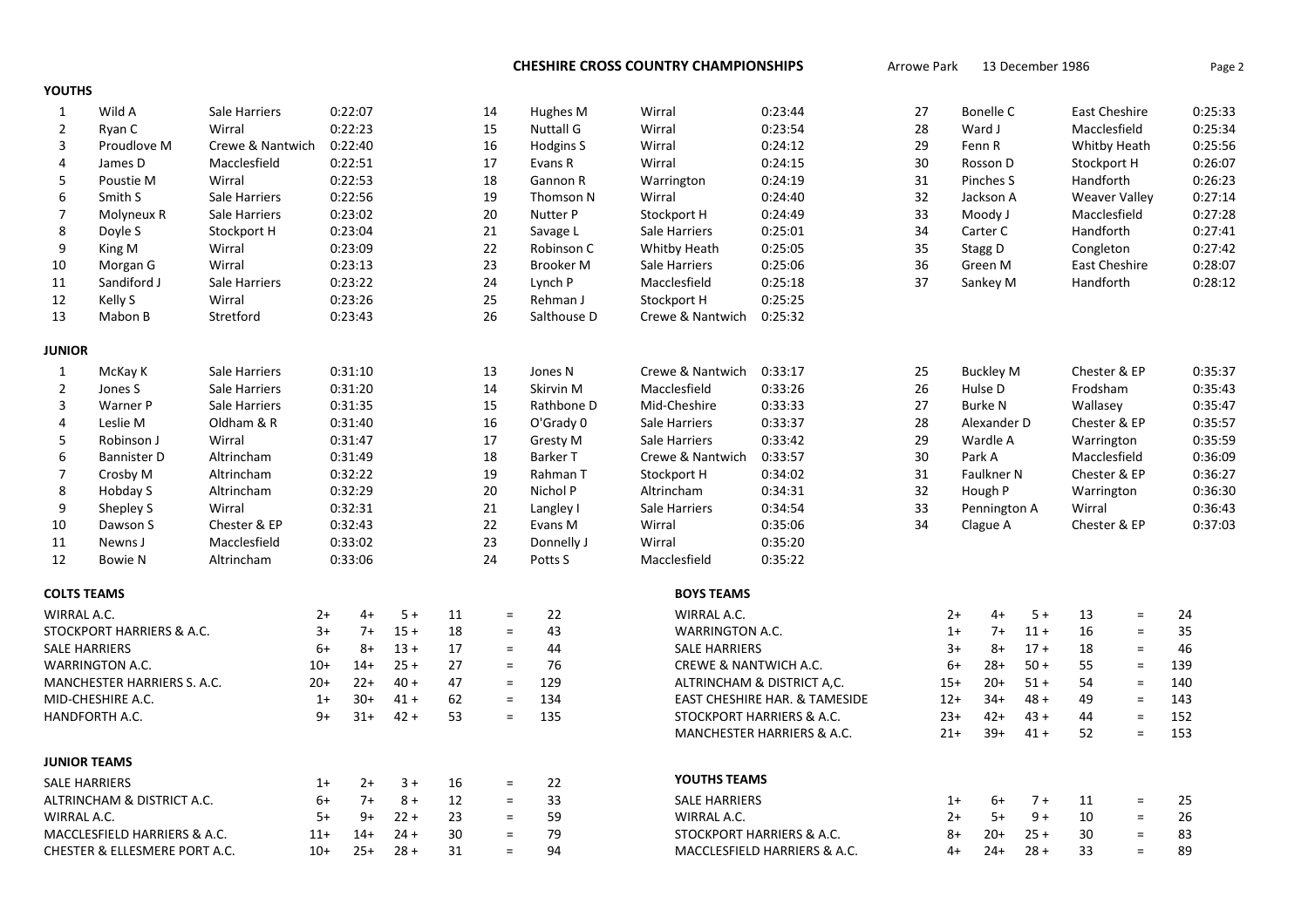SENIOR RACE

| 1              | Capper M               | Wirral             | 0:37:56 | 46 | Silva A            | Winsford       | 0:42:13 | 91  | Robinson W          | Wirral                    | 0:44:11 |
|----------------|------------------------|--------------------|---------|----|--------------------|----------------|---------|-----|---------------------|---------------------------|---------|
| $\overline{2}$ | Locke D                | South Cheshire     | 0:38:09 | 47 | Parker D           | Wirral         | 0:42:17 | 92  | Evans 0             | South Cheshire            | 0:44:12 |
| 3              | Prescott P             | Sale Harriers      | 0:38:13 | 48 | Fingleton K        | Stockport H    | 0:42:18 | 93  | Wilkinson B         | Manchester H              | 0:44:16 |
| 4              | Girvan M               | Warrington         | 0:38:22 | 49 | Isaacs E           | Wirral         | 0:42:19 | 94  | Forster P           | Wirral                    | 0:44:18 |
| 5              | Carey A                | Warrington         | 0:38:32 | 50 | Lonsdale P         | Wallasey       | 0:42:20 | 95  | Morley J            | Wirral                    | 0:44:20 |
| 6              | Jones G                | Chester & EP       | 0:38:34 | 51 | Walker S           | Macclesfield   | 0:42:21 | 96  | Walton D            | Altrincham                | 0:44:28 |
| $\overline{7}$ | Geddes A               | Crewe & Nant       | 0:38:39 | 52 | Rose J             | Altrincham     | 0:42:22 | 97  | Hardman N           | Winsford                  | 0:44:28 |
| 8              | Vernon D               | Warrington         | 0:39:11 | 53 | Bagley A           | Stockport H    | 0:42:23 | 98  | Jones S             | South Cheshire            | 0:44:33 |
| 9              | Norman J               | Altrincham         | 0:39:27 | 54 | Saunders R         | Crewe & Nant   | 0:42:27 | 99  | Langridge B         | Altrincham                | 0:44:38 |
| 10             | Abbott P               | Warrington         | 0:39:31 | 55 | <b>Burke C</b>     | Liverpool H    | 0:42:31 | 100 | Gregory B           | Stockport H               | 0:44:41 |
| 11             | Settle G               | Warrington         | 0:39:34 | 56 | Redford S          | Warrington     | 0:42:32 | 101 | Hurd R              | Macclesfield              | 0:44:43 |
| 12             | <b>Buckley A</b>       | Warrington         | 0:39:47 | 57 | McGall R           | Altrincham     | 0:42:34 | 102 | Nicholson C         | Whitby Heath              | 0:44:49 |
| 13             | Hobson                 | East Cheshire      | 0:39:49 | 58 | Entwistle D        | Altrincham     | 0:42:36 | 103 | <b>Brice D</b>      | Macclesfield              | 0:44:51 |
| 14             | Wood R                 | Frodsham           | 0:40:10 | 59 | Jukes D            | Altrincham     | 0:42:37 | 104 | McCann <sub>S</sub> | Frodsham                  | 0:44:52 |
| 15             | Thiemicke A            | Crewe & Nant       | 0:40:14 | 60 | Barlow A           | Altrincham     | 0:42:40 | 105 | Turner A            | Wirral                    | 0:44:55 |
| 16             | Grant B                | South Cheshire     | 0:40:34 | 61 | Sealby A           | Crewe & Nant   | 0:42:45 | 106 | <b>Brooks M</b>     | Altrincham                | 0:44:58 |
| 17             | Taylor A               | South Cheshire     | 0:40:38 | 62 | Morris A           | Chester & EP   | 0:42:49 | 107 | Walsh F             | Wirral                    | 0:44:59 |
| 18             | Alexander A            | Sale Harriers      | 0:40:39 | 63 | Day T              | Wirral         | 0:42:52 | 108 | Kettle E            | Mid-Cheshire              | 0:45:00 |
| 19             | Breeze k               | Sale Harriers      | 0:40:40 | 64 | Nolan P            | Macclesfield   | 0:43:00 | 109 | Brennan S           | Wirral                    | 0:45:04 |
| 20             | <b>Burthem</b>         | Warrington         | 0:40:41 | 65 | Gibson K           | Wallasey       | 0:43:01 | 110 | Chambers P          | Stockport H               | 0:45:05 |
| 21             | Jones R                | Wallasey           | 0:40:58 | 66 | Panayioutou D      | Altrincham     | 0:43:03 | 111 | Shields G           | Manchester H              | 0:45:06 |
| 22             | Pickwell P             | Altrincham         | 0:41:02 | 67 | Mullen L           | Stockport H    | 0:43:04 | 112 | Scott M             |                           | 0:45:22 |
| 23             |                        | East Cheshire      | 0:41:06 | 68 | Roberts J          | East Cheshire  | 0:43:08 | 113 | Hindle N            | Stockport H<br>Altrincham | 0:45:33 |
| 24             | Carter I<br>McDevitt A | Wirral             | 0:41:08 | 69 | <b>Tunstall M</b>  | Wirral         | 0:43:11 | 114 | Clark D             | South Cheshire            | 0:45:47 |
|                |                        |                    |         | 70 |                    |                |         | 115 |                     |                           | 0:45:49 |
| 25             | Donnelly B             | Wirral             | 0:41:09 |    | Whiteside M        | Frodsham       | 0:43:15 |     | Paterson J          | Altrincham                |         |
| 26             | Shaw P                 | Manchester H       | 0:41:10 | 71 | Lawson G           | Manchester H   | 0:43:16 | 116 | Sanders P           | Handforth                 | 0:45:52 |
| 27             | Wilkinson D            | Wirral             | 0:41:12 | 72 | <b>Brimage R</b>   | Wallasey       | 0:43:17 | 117 | Hough R             | Warrington                | 0:45:55 |
| 28             | O'Kell A               | Sale Harriers      | 0:41:18 | 73 | Rigg A             | Crewe & Nant   | 0:43:18 | 118 | O'Hara J            | South Cheshire            | 0:45:57 |
| 29             | Day F                  | East Cheshire      | 0:41:19 | 74 | Walklett C         | Crewe & Nant   | 0:43:21 | 119 | Brown P             | Crewe & Nant              | 0:46:02 |
| 30             | Lacey A                | South Cheshire     | 0:41:20 | 75 | Clarke P           | Wirral         | 0:43:22 | 120 | Daniels J           | <b>BICC Helsby</b>        | 0:46:04 |
| 31             | Foschi M               | <b>BICC Helsby</b> | 0:41:22 | 76 | Goulden E          | Altrincham     | 0:43:32 | 121 | Swan I              | South Cheshire            | 0:46:10 |
| 32             | <b>Fitzpatrick P</b>   | Stockport H        | 0:41:23 | 77 | Morgan C           | Chester & EP   | 0:43:40 | 122 | Lee M               | Macclesfield              | 0:46:14 |
| 33             | Hulse G                | Warrington         | 0:41:24 | 78 | Willson A          | Frodsham       | 0:43:46 | 123 | Lowe A              | Frodsham                  | 0:46:17 |
| 34             | Ratcliffe G            | Warrington         | 0:41:25 | 79 | Lindop J           | Stockport H    | 0:43:49 | 124 | Stoneley C          | South Cheshire            | 0:46:20 |
| 35             | Parker S               | Wirral             | 0:41:26 | 80 | McRae D            | Wirral         | 0:43:50 | 125 | Davies J            | Mid-Cheshire              | 0:46:22 |
| 36             | McBain I               | Wirral             | 0:41:27 | 81 | Aldcroft R         | Wirral         | 0:43:51 | 126 | Birch T             | Altrincham                | 0:46:24 |
| 37             | Tighe M                | Sale Harriers      | 0:41:35 | 82 | Shallcross D       | Wirral         | 0:43:53 | 127 | Pymer N             | Winsford                  | 0:46:28 |
| 38             | Moseley D              | Sale Harriers      | 0:41:38 | 83 | Salisbury M        | Stockport H    | 0:43:55 | 128 | Coats J             | Mid-Cheshire              | 0:46:36 |
| 39             | Weatherhead P          | Wirral             | 0:41:39 | 84 | <b>Bickerton G</b> | South Cheshire | 0:43:58 | 129 | <b>Fellows R</b>    | Wirral                    | 0:46:44 |
| 40             | McGann M               | East Cheshire      | 0:41:45 | 85 | Betts A            | Altrincham     | 0:44:01 | 130 | <b>Tunstall R</b>   | Frodsham                  | 0:46:59 |
| 41             | Frodsham P             | Warrington         | 0:41:50 | 86 | Downey J           | Wallasey       | 0:44:02 | 131 | Thomas J            | Chester & EP              | 0:47:01 |
| 42             | <b>Beckett A</b>       | Wirral             | 0:41:52 | 87 | Shepherd N         | Warrington     | 0:44:05 | 132 | Pratten N           | Wirral                    | 0:47:07 |
| 43             | Graham S               | Altrincham         | 0:41:54 | 88 | Oliver R           | Wirral         | 0:44:06 | 133 | Mackie P            | Mid-Cheshire              | 0:47:17 |
| 44             | <b>Richards G</b>      | Wirral             | 0:42:11 | 89 | Booth J            | Crewe & Nant   | 0:44:07 | 134 | Lamb M              | Chester & EP              | 0:47:19 |
| 45             | Withers G              | Chester & EP       | 0:42:12 | 90 | Yarker B           | Macclesfield   | 0:44:08 | 135 | Orme A              | Frodsham                  | 0:47:23 |